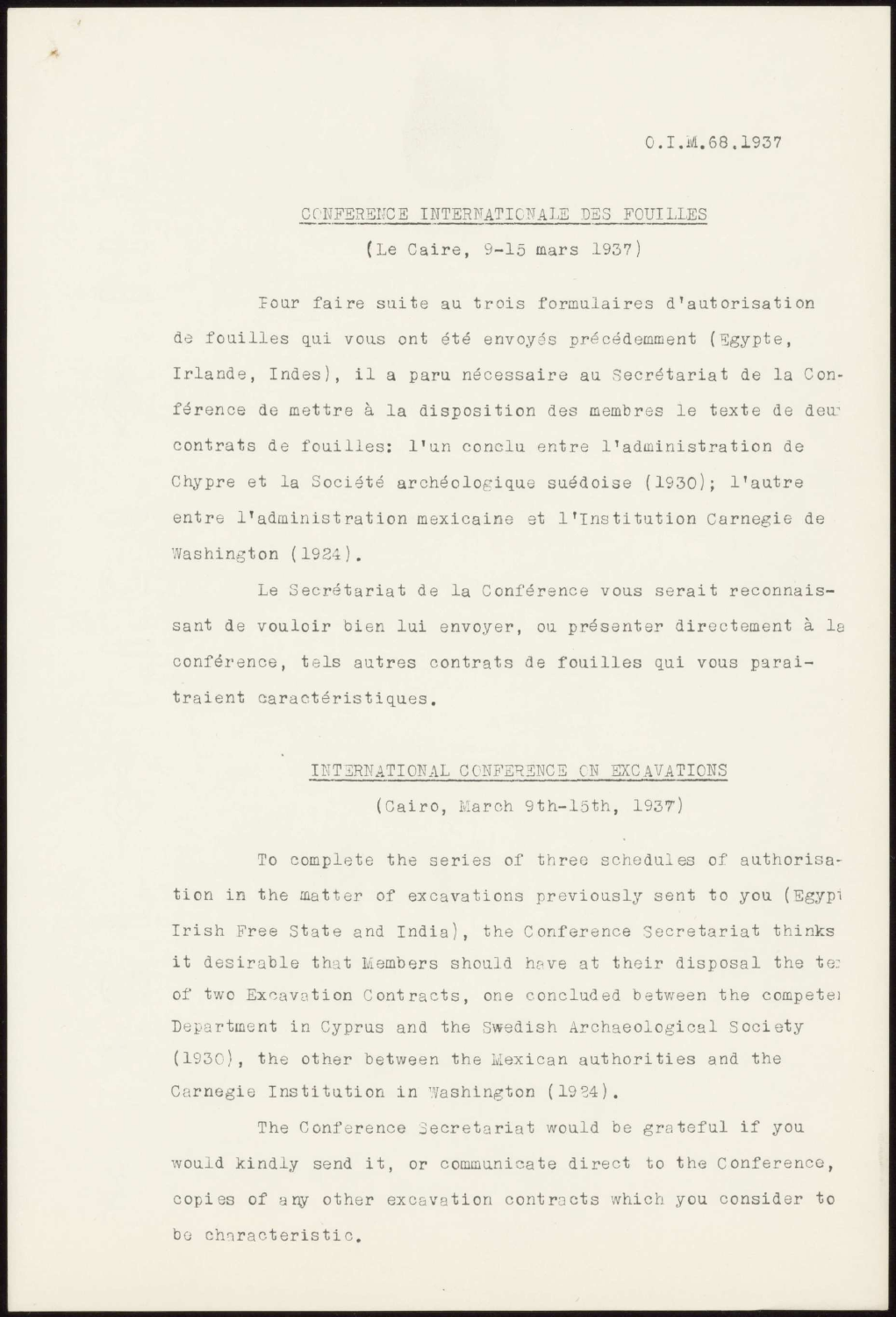

كالأفراد المتبارين والمتواطن المتواطن والمتواطن والمتواطن والمتواطن والمتواطن والمتواطن والمتواطن والمتواطن والمتواطن  $\mathbb{R}^n$  of  $\mathbb{R}^n$ 

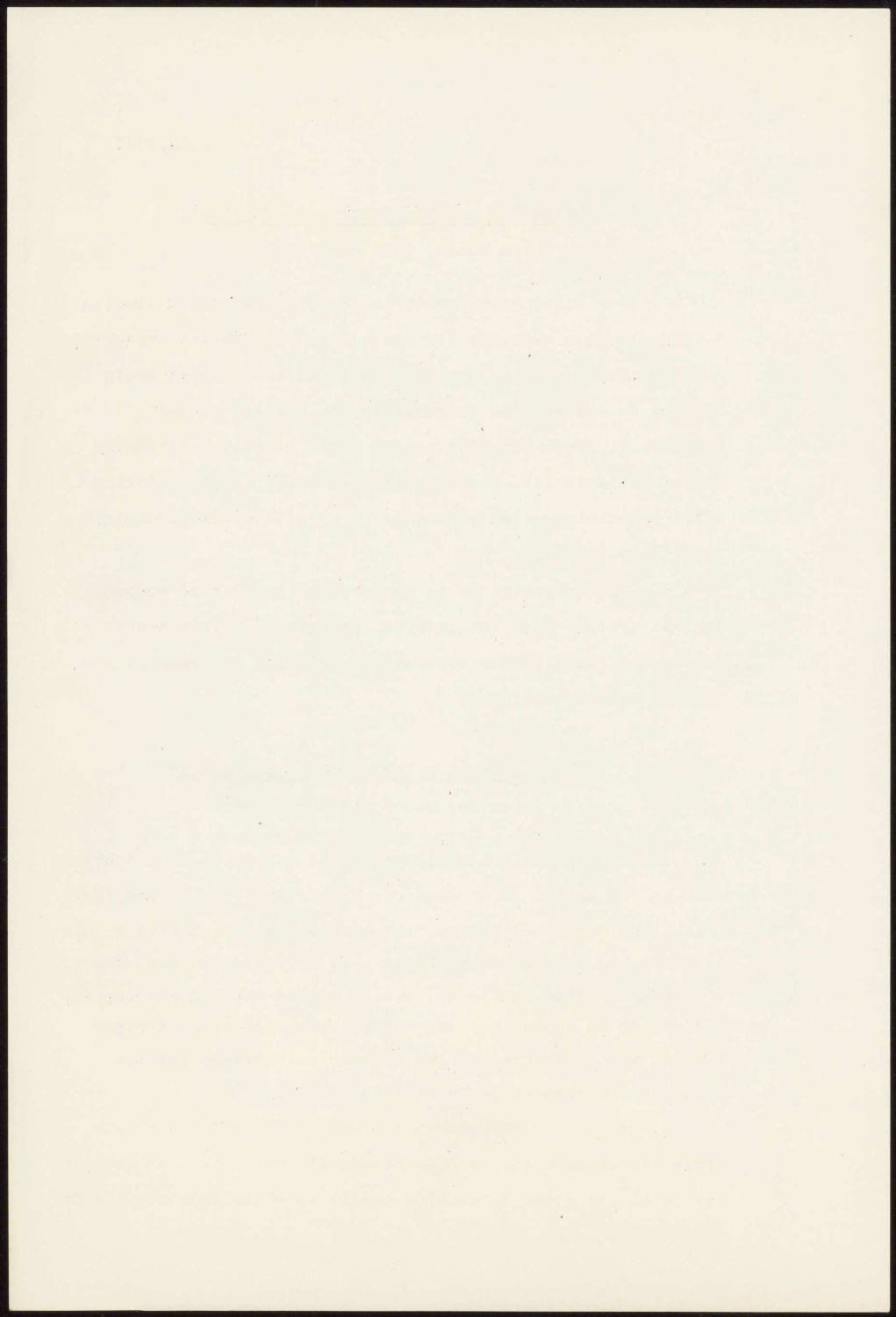### 0.I.M.68.1937

### CONFERENCE INTERNATIONALE DES FOUILLES

 The Conference Secretariat would be grateful if you would kindly send it, or communicate direct to the Conference, copies of any other excavation contracts which you consider to be characteristic.

Le Caire, 9-15 mars 1937)

Four faire suite au trois formulaires d'autorisation de fouilles qui vous ont été envoyés précédemment (Egypte, Irlande, Indes), il a paru nécessaire au Secrétariat de la Conférence de mettre à la disposition des membres le texte de dew contrats de fouilles: l'un conclu entre l'administration de Chypre et la Société archéologique suédoise (1930); l'autre entre l'administration mexicaine et l'Institution Carnegie de

Washington (1924).

Le Secrétariat de la Conférence vous serait reconnaissant de vouloir bien lui envoyer, ou présenter directement à le conférence, tels autres contrats de fouilles qui vous paraitraient caractéristiques.

#### F ON FY INTERNATIONAL CONFERENCE ON EXC

(Cairo, March 9th-15th, 1937)

To complete the series of three schedules of authorisation in the matter of excavations previously sent to you (Egyp Irish Free State and India), the Conference Secretariat thinks it desirable that Members should have at their disposal the tex of two Excavation Contracts, one concluded between the competer Department in Cyprus and the Swedish Archaeological Society

(1930), the other between the liexican authorities and the Carnegie Institution in Washington (1924).